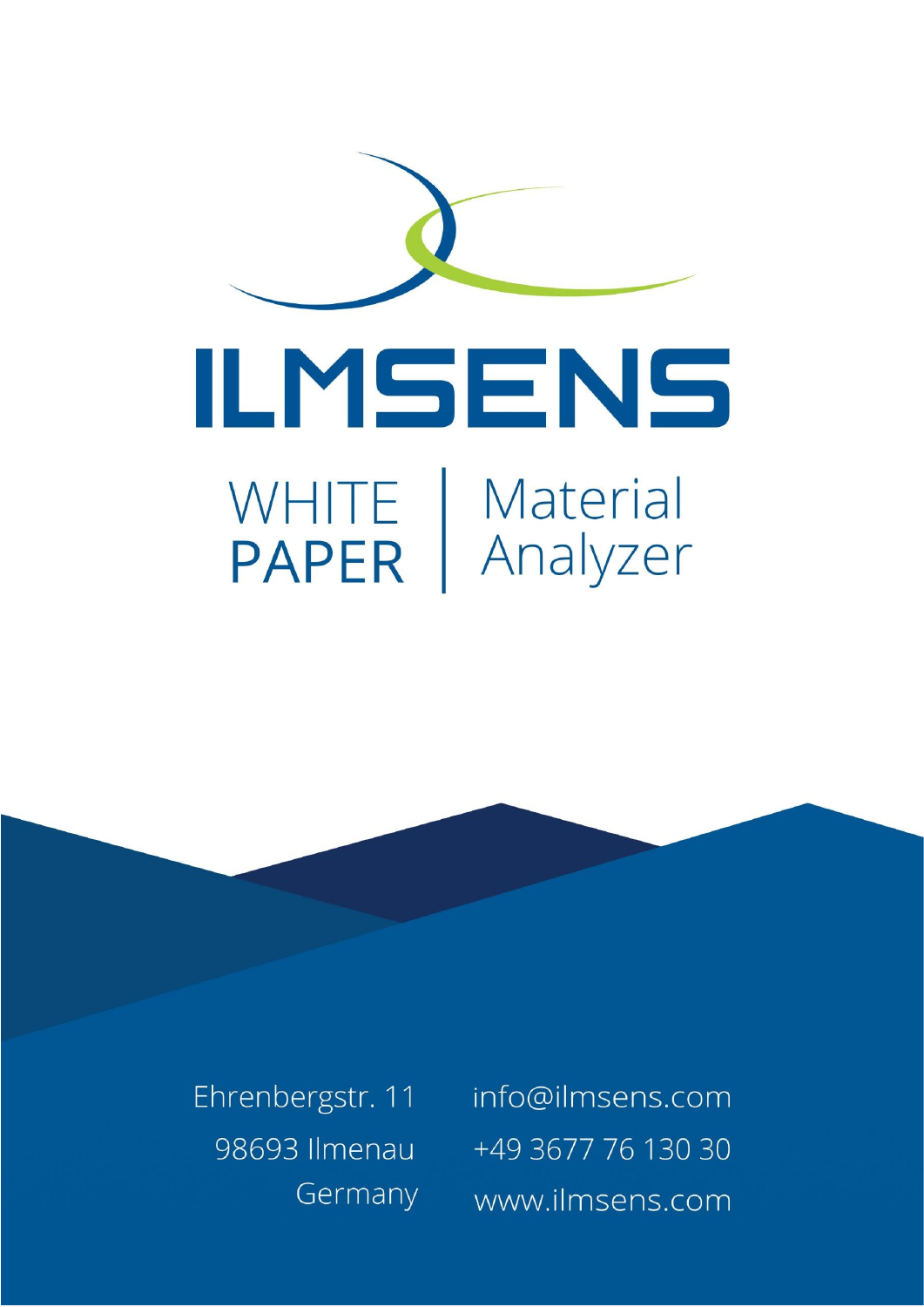# **Abstract:**

A new measurement device for broadband impedance spectroscopy coupled with variable electric field strength applicable to the Device Under Test is introduced. This has a novel character in that, up to now, no meaningful measurement has been possible at high field strengths for the majority of the measurable insulating materials due to feedback effects from the measurement.

Furthermore, the current State of the Art as well as physical basics will be explained.

# **1 Introduction**

Breakdown events in insulating materials of electrical devices often happen unforeseen and result in unpredictable faults / damage, such as total equipment failure. Often, minor design flaws suffice to yield to a product malfunction due to breakdown processes at some point of its lifetime. But why is it still not possible to eradicate this problem in 2022? The answer is multifaceted:

Discharges of all kinds have a statistical nature. They cannot be predicted, only the probability of their occurrence. Besides, a variety of circumstantial influence the breakdown process. These include two electrical items: One is the electric field strength the material is exposed to, which results from the prevailing voltage. The other is the frequency at which the voltage is applied. Both quantities stress electrical systems and devices by different mechanisms.

The problem is that up to now we have only been able to comprehensively consider these quantities separately from each other. This plays a very important role in the design of insulating materials, which are used in almost all electrical devices and where voltage-carrying elements must be reliably separated from the surrounding field. Knowing how they behave under which conditions is crucial for operational safety.

# **2 So, what is the Problem?**

How come the sudden necessity of measuring the quantities "Field Strength" and "Frequency" altogether? Well:

Looking back to over a century of almost pure 50 Hz – alternating current technology, we find that direct current has been the exception. Hence, in general the system ran with either 50 Hz sinusoidal voltage type or direct current which doesn't alternate in polarity. However, this changed fundamentally with the mass-introduction of power electronics in the 1990s. Today we find switched - mode power supplies in almost every application, be it chargers for phones, digital topologies, or traction inverters on electric vehicles. Voltage signals can now be shaped and shifted in magnitude almost arbitrarily with little space requirements. However, this has a downside: Switched – mode power supplies operate at switching frequencies of over 1000 Hz up to several 10 kHz. Due to their mode of operation, they also introduce a variety of high frequency – interferences which additionally stress adjacent grids and components.

And suddenly – seemingly without reason – devices equipped with switched – mode power supplies fail, break down, even though the insulating materials are supposedly designed for this.

**Contract Contract Contract**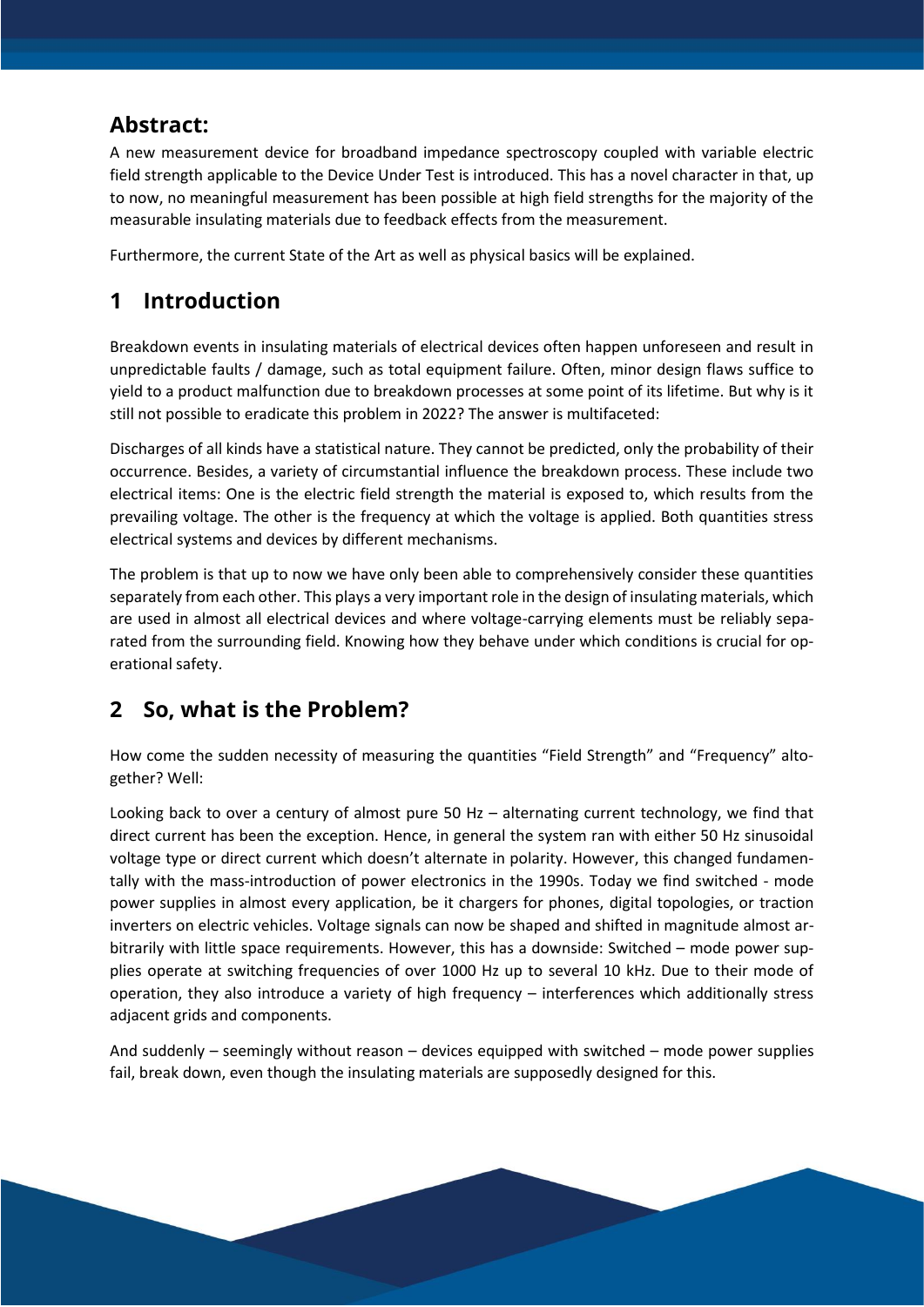### **3 What happens in the insulating Material?**

Insulating materials have a very basic task: to separate two voltage poles from each other. This happens as the particles in the material have such strong binding forces to each other that they cannot move in an applied electric field. But that doesn't mean they don't try to align themselves with it by wiggling, twisting, compressing or stretching. This process, called polarization, causes heat in the insulating material, in turn called dielectric heating. The amount of heat generated depends on the strength of the change (= field strength) and the speed with which the particles in an alternating field try to align themselves again and again (= frequency). This means that an insulating material can itself become hot in use, even though nothing appears to be happening inside it. If it gets too hot, it fails and breaks down.

#### **4 Why is it not possible to measure this at present?**

Conventional measuring systems work according to a well-tried principle: the measuring bridge, e.g. according to Schering. There, a network of resistors and capacitors is adjusted around the test object at an applied test sinusoidal voltage until the circuit is balanced. This process takes time to adjust and can only work with one AC test voltage of a fixed frequency at a time. It is therefore time-consuming and involves the risk of the test specimen becoming too hot due to dielectric heating when the voltage is too high, resulting in incorrect measured values or even breakdown.

To keep the energy input into the test specimen small enough, there are either measuring bridges for 50 Hz and high voltages up to kV or large frequency ranges at low voltages. A combination of high voltage and large frequency range is technologically very difficult at the current state of the art and conventionally realized only up to 1 kV at 1000 Hz.

# **5 What do we need to measure?**

Two characteristic values are usually measured: the relative permittivity ε<sup>r</sup> and the loss tangent tanδ. Both values are interlinked to one another and tell us how much the material can polarize or how much loss energy it converts in that process.

So measurement systems designed to investigate the suitability of an insulating material for its application often derive these two values from the measurement.

# **6 What do we do differently?**

The current requirement for insulating materials is often defined by their use on converters. Thus, that usually means, a high DC voltage is present, which is, for example, superimposed with a ripple, i.e. fluctuates slightly but repetitively around its nominal value, or is also superimposed with additional signal residues from the voltage generation, which have not been sufficiently filtered.

Our measurement system can replicate this voltage. We first generate a high, smooth DC voltage that we can use to create a high field strength in the **M**aterial **U**nder **T**est. After a waiting time, which is needed by the material to polarize, we modulate our measurement signal onto the DC voltage - a pseudo noise.

**Contract Contract Contract**